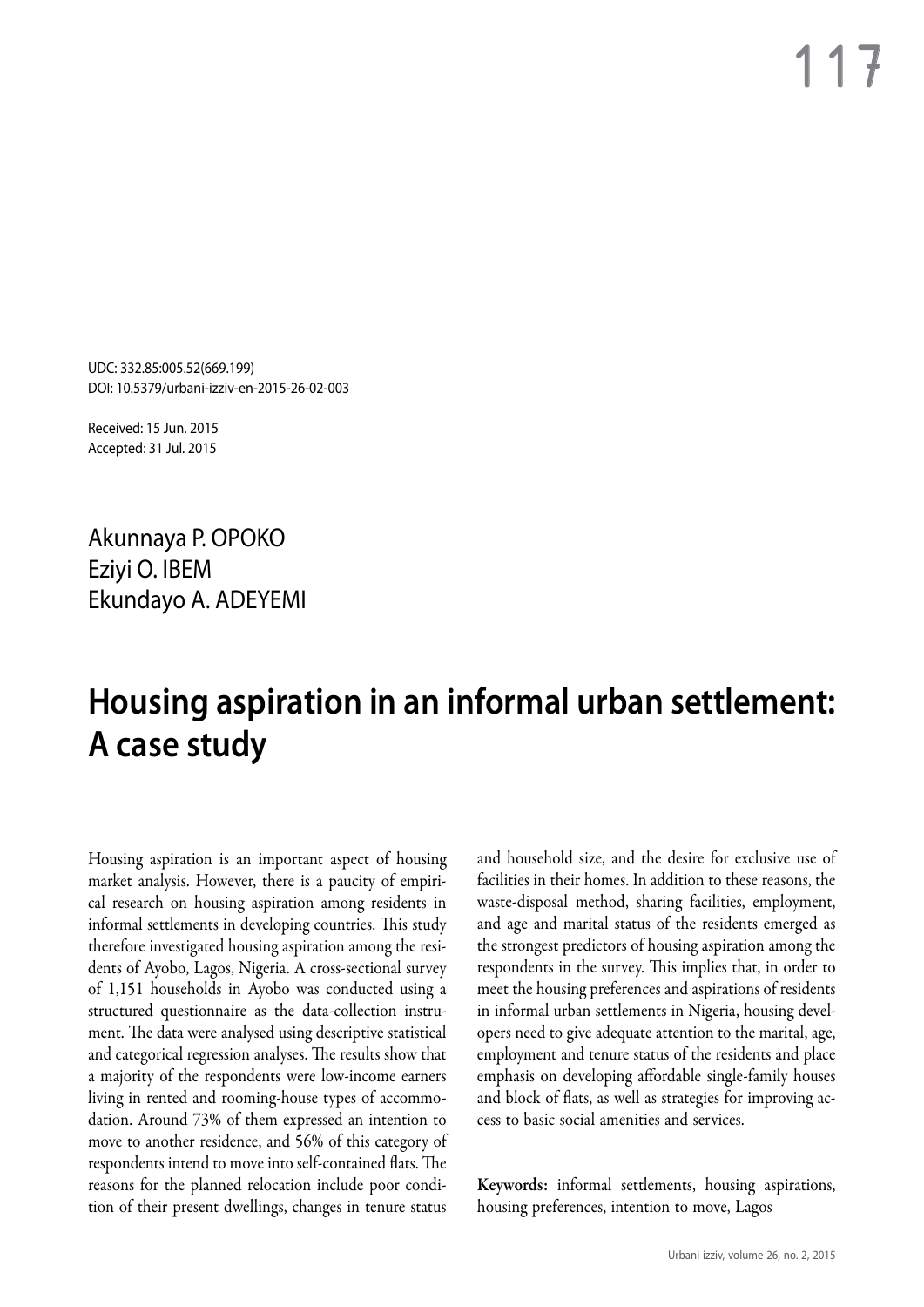# **1 Introduction**

Housing plays significant cultural, socioeconomic, environmental and political roles in the lives of individuals, households and nations. Consequently, Akunnaya P. Opoko et al. (2014) observed that the aspiration of Nigerians for homeownership has been overwhelming in recent times. Constrained by resources and in some cases lack of foresight, governments in many rapidly growing megacities like Lagos have failed to meet the housing aspirations of the majority of residents, especially those living in informal settlements (UN-HABITAT, 2006). Consequently low-income households have been left to fend for themselves, often through an informal housing market that has been described by Ashley Gunter (2014) as a classical neoliberal market, where housing supply is weak and demand is constantly high, and people are concerned about the quality, price and security of tenure. As a result, Somik V. Lall et al. (2005) noted, for most such households, living in informal settlements is temporary, with many aspiring to secure better housing conditions in the future.

Recent steps taken by the Nigerian government towards satisfying Nigerians' housing aspirations include reorganising the Federal Housing Authority to supply more housing units; establishing the Nigerian Mortgage Refinancing Corporation with the mandate of increasing Nigerians' access to mortgage finance (Kolawole, 2015) and engaging in public-private partnerships in housing (Ibem, 2011). Regrettably, the majority of housing units resulting from private sector–led strategies have been found to be too expensive for the poor (Ibem, 2011) and out of tune with their aspirations ( Jiboye, 2009). This implies that there is an apparent mismatch between what people desire and what is provided.

The literature shows that aspiration is a concept that has enjoyed wide attention across many disciplines. However, housing aspiration appears to be a more recent interest of researchers (Edwards, 2005) and has generally focused on residents of developed economies (Croucher, 2008; Steele, 2010). The low level of housing aspiration research in less-developed countries, including Nigeria, has contributed to obscuring the understanding of the housing aspirations of urban residents in developing countries. In addition to Julius O. Gbakeji and Ojeifo O. Magnus (2007), who examined aspects of residential neighbourhood preferences in the city of Warri, several Nigerian studies ( Jiboye, 2009; Ibem & Aduwo, 2013) have focused on residential satisfaction as a measure of housing aspiration and preferences. This suggests a need for more research on housing aspiration in Nigeria as part of the efforts to address the burgeoning urban housing challenge in this country.

It is against this background that this study investigated the housing aspiration of households in Ayobo, an informal settlement on the outskirts of Lagos, Nigeria. The specific objectives were to examine housing characteristics, explore the residential history and aspiration of residents, and identify factors influencing housing aspirations of Ayobo residents. The choice of Ayobo was informed by the need to gain fresh insight into the housing aspiration of low-income households, which is crucial in the quest to improve housing conditions in informal settlements in urban areas in developing countries.

A key argument in this article is that an adequate understanding of housing aspirations and preferences is essential for achieving an efficient urban housing market that meets the expectations and aspirations of all categories of households. Therefore, this paper seeks to contribute to achieving a vibrant housing market by providing relevant information needed by housing developers in providing housing in line with the preferences of residents in the study area in particular, and in other informal urban settlements in Nigeria where informal settlement housing remains a major challenge to sustainable urban growth and development.

# **2 Literature review**

The review of literature is divided into three main sub-sections: informal urban housing, housing aspiration and previous studies on housing aspirations.

# **2.1 Informal urban housing**

Before delving into the review of literature on housing aspiration, it is important to briefly explain the context of informal urban housing. The informal sector is generally described as the untaxed part of the economy that is often unregulated by government. Up to 60% of the working population is engaged in this sector in developing countries (Fapohunda, 2012). The informal sector is known to sustain family and community economies in towns in the global south, and so researchers have argued that the informal economy is local, with limited connections to the formal economy, and is organised around subsistence practices that are understood as broadly uncompetitive (Oldfield, 2014). Consequently, Sasha Tsenkova (2014) described the informal housing sector as having little government regulation, having poor access to services, being substandard and serving as the home of poor communities, refugees or recent migrants to the cities. Previous studies (Morka, 2007; Gunter, 2014) have noted that, in cities in the global south, the ever-increasing housing shortage and the lack of low-cost housing stock in the formal housing market to meet the demand have resulted in a proliferation of infor-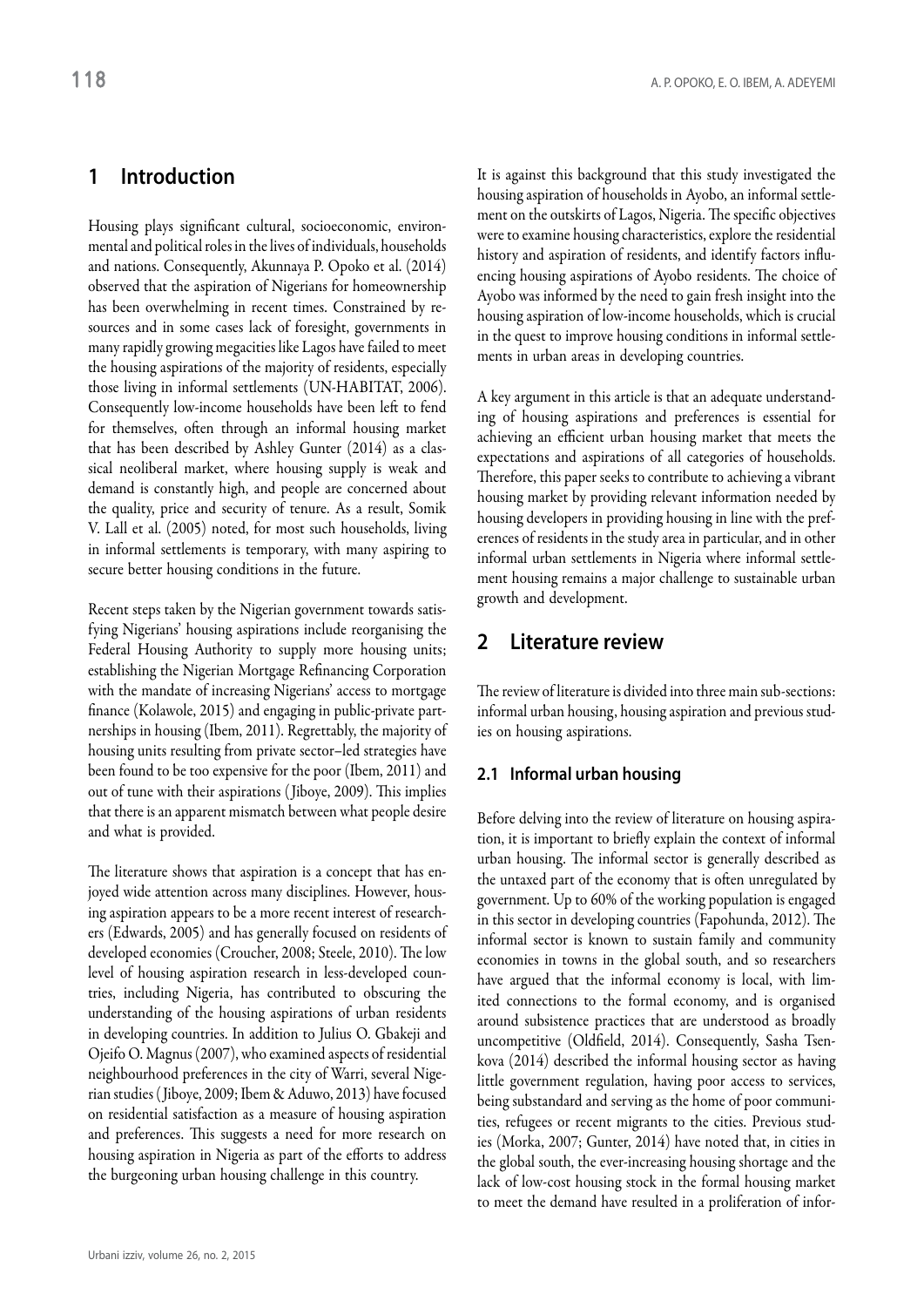mal settlements and informal dwellings. Hence, the housing market in many cities in the global south is the informal housing market (Gunter, 2014) and in many cases the processes initiated to transform informality to formality through tenure formalisation have merely resulted in more new forms of informality, as observed by Lochner Marais et al. (2014). This implies that the informal housing subsector plays a crucial role in housing provision in most cities across the world (Shapurjee & Charlton, 2013). This helps explain why research on housing aspiration among residents of informal settlements has become important to housing researchers and urban development experts.

#### **2.2 Housing aspiration**

Aspiration has been defined by Sue Clegg et al. (2007: 10) as "a realisable goal or target, which will influence behaviour and affect choices." Consequently, most people consider their aspirations achievable (see Clegg et al., 2007). However, this is not always so because aspirations may vary from realistic to absurd wishes. Whereas realistic aspirations are achievable, wishes on the other hand are mere desires that may never be achieved due to resource constraints. Aspiration consists of cognitive, affective and behavioural components (Baum & Wulff, 2003). It represents the choice in an ideal world and an indication and motivation for future desired outcomes (DTZ New Zealand, 2005). Daniel Chi Wing Ho et al. (2012) have described aspiration as individual attitudes towards a place, thing or process. These authors further explained that, in the context of the residential environment, individuals' aspirations determines the way they intervene in their built environment in terms of redevelopment or rehabilitation. How realisable aspirations are depends on a number of factors, including the relationship between them, reality and the availability of needed ingredients such as funds, time and personal values (such as ambition, motivation, sacrifice, commitment and perseverance to achieve them; Baum & Wulff, 2003; Jasen, 2012). Therefore, when there are differences between what is desired and what is obtainable, an aspiration gap is said to exist. Caroline W. Kabiru et al. (2014) state that such unmet aspirations may lead to frustrations and crime.

Regarding housing needs and aspirations, Andy Steele (2010) noted that whereas needs refer to requirements, aspirations refer to preferences. Aspiration is conditioned by associations, role models and consumption of technologies (Hyll & Schneider, 2012). Scott Baum and Maryann Wulff (2003) identified two concepts in understanding aspiration especially with reference to homeownership. These are housing career and life course. The former refers to the movement of an individual from the time of leaving the parental home through renting and ultimately culminating in homeownership, and the latter is the sum total of the series of social events and roles an individual experiences during his or her lifetime (Giele & Elder, 1998). The sequence of these age-differentiated social experiences may vary from one individual to another. These views are indicative that aspiration is not static but dynamic; and thus varies with the changing life circumstances and social roles of individuals in the society.

From the foregoing, it is evident that housing aspiration can be described as desires or ambitions that are born out of individuals' emotions and assessments of expectations and perceived needs as well as reactions to the attributes of the immediate and surrounding housing environment. In other words, housing aspiration is a behavioural response to an individual's residential environment resulting from a combination of personal feelings and mental assessment of his or her housing situation. The implication of this is that housing aspiration is closely related to peoples' housing preferences and can influence their attitudes towards their residential environment. This may help explain why individuals and households try to realise their housing aspirations by moving (mobility; Clegg et al., 2007) or modifying their current housing environment (Croucher, 2008).

### **2.3 Previous studies**

Although housing has been the focus of several studies in Nigeria, an extensive literature search reveals very scant literature on housing aspiration in this country. Most studies focused on qualitative and quantitative evaluations of the housing schemes, often from users' perspectives. Several of these studies, such as those by Adesoji David Jiboye (2009), Eziyi O. Ibem and Egidario B. Aduwo (2013) and Cliton Aigbavboa and Wellington Thwala (2014), have indicated various levels of discontent and satisfaction with existing housing, revealing a wide gap between current housing conditions and people's aspirations in Nigeria and South Africa. Specifically, these studies are in agreement that the extent to which occupants are satisfied with their housing situation is a measure of fit between their housing consumption experience, preferences and aspirations.

Kathy Arthurson et al. (2007) investigated the housing experiences and preferences of people with psychiatric disabilities in the Australian context and concluded that owner-occupier was the preferred choice. Sanna Markkanen (2009) examined the housing needs and aspirations of England's largest black and minority ethnic populations, and Outside Consultants (2009) explored young people's housing needs and aspirations. In Leicestershire, Steele (2010) investigated housing aspirations of the elderly and found that they desired private self-contained dwelling units close to facilities and within small, nonsegregated neighbourhoods. Burmaa Jamiyansuren and Dana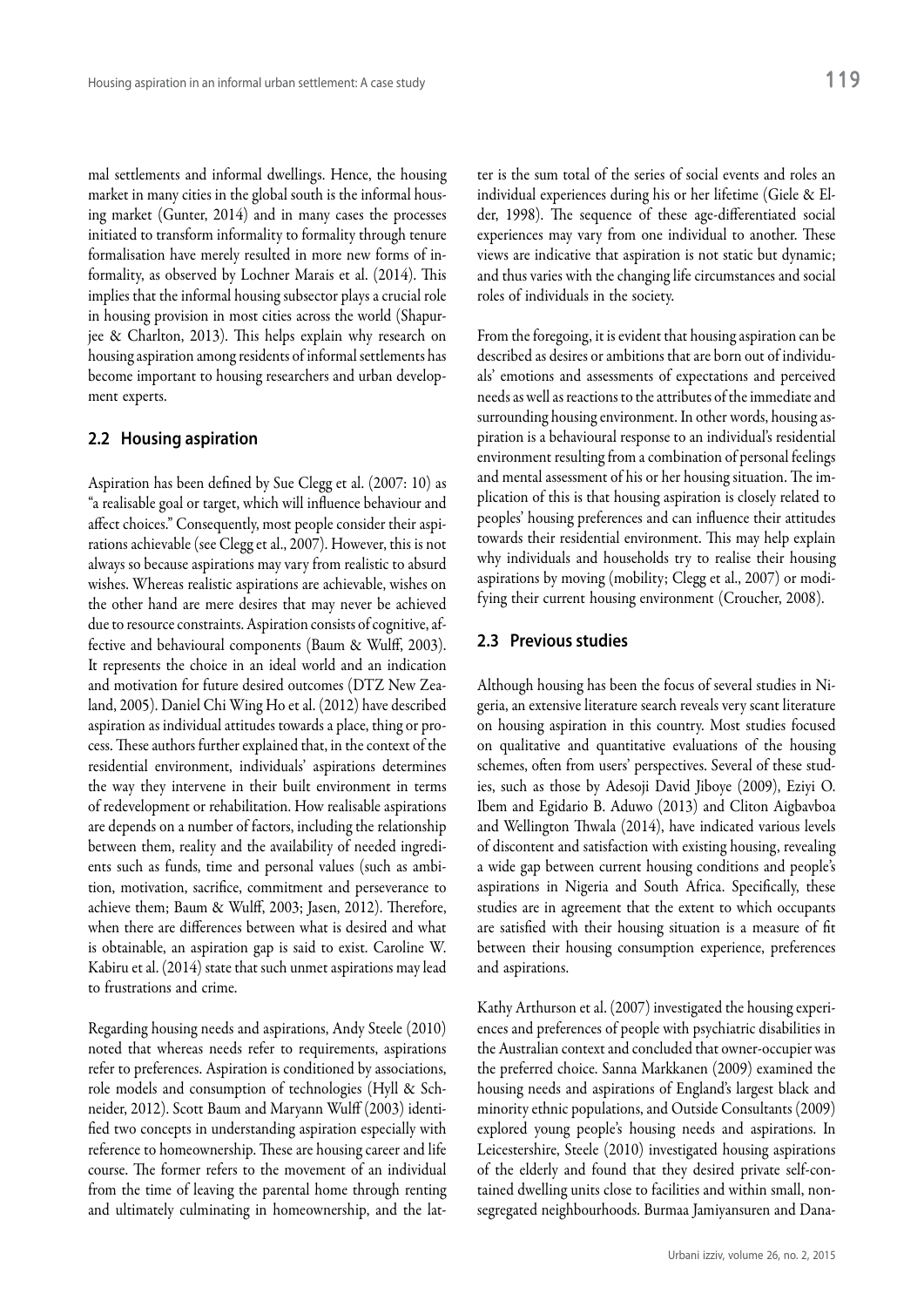Nicoleta Lascu's (2012) exploratory study focused on identifying the functional considerations that Mongolian middle-class households made prior to purchasing a home. Simon Pinnegar et al.'s (2012) review examined factors that influenced housing decisions and outcomes of the "baby boom" generation. Using qualitative methods, Tahmina Rahman (2011) explored how post-disaster relief housing eventually matches the aspirations of poor occupants.

Although Raimi A. Asiyanbola (2012) argued that articulation of households' housing aspirations is usually a culturally influenced male affair, there seem to be similarities in housing aspirations in different socioeconomic, cultural, demographic and geographic contexts. For instance, with respect to tenure, homeownership is the aspiration of most people (Pinnegar et al.*,* 2012), for which households are willing to make sacrifices (University of the Sunshine Coast, 2011). For many renters, however, Clegg et al. (2007) identified location/neighbourhood and property type as the main motivations for a future move. For the poor, Laura Edwards (2005) observed that homeownership was not a first priority. Other studies indicated that, despite a decline in homeownership in late 1970s in Australia (Baum & Wulff, 2003) and since 1991 in New Zealand (Morrison, 2005), the actual number of households with homeownership aspirations has continued to rise. Employing the life course approach, Rosangela Merlo and Peter McDonald (2004) found employment status to be the most significant factor motivating households to realise their homeownership aspirations. Their finding aligns with William Clark and Suzanne Davies Withers' (1999) earlier identification of income growth and job as major reasons for transitioning to homeownership. The importance of employment can be seen in the promise of not only sustaining income but also improving income and consequently affordability, which is considered defining in translating dreams into reality for most households (University of the Sunshine Coast, 2011). Other factors include lifestyle changes (Baum & Wulff, 2003), age and income (Outside Consultants, 2009), and marriage (Baxter & McDonald, 2004).

Furthermore, location seems to be a critical factor that influences housing aspirations. In fact, the literature shows that people aspire to live in locations that are safe, secure and accessible to facilities and close to social networks (Edwards, 2005). Tradeoffs to achieve desired locations often depend on household characteristics (DTZ New Zealand, 2005). Households with small children tend to prefer safe and secure locations close to schools, whereas for working-class singles proximity to jobs is more critical (Australian Bureau of Statistics (ABS), 2004). ABS (1998) noted that location choice was influenced by familiarity, attractiveness, prospects of a better lifestyle, quietness and proximity to attractive geographical features. Although previous studies (Hall, 2008; Harries et al., 2008) identified the importance of sociocultural/ethnic ties and familiarity in influencing location aspirations, these could easily be traded for stronger motivations such as "better locations" (Markkanen, 2009). On the other hand, many households sampled in Ljubljana, Slovenia desired to remain in their current locations (Uršič, 2005). This is particularly so with older people and homeowners (Steele, 2010). Bethan Harries et al. (2008) also identified social networking and sense of community as important factors that encourage households to remain in a particular location. The foregoing suggests that, in addition to the physical and spatial attributes of houses, the location of housing in relation to services, employment, schools, sociocultural ties and geographical features constitutes a major determinant of residents' relocation aspirations.

Regarding factors influencing future housing aspirations, several studies, including Steele (2010) and University of the Sunshine Coast (2011), have identified secured tenure, ease of movement within the dwelling unit, adequate space for household activities, privacy and neighbourhood safety as very important considerations, especially for the elderly. An earlier study on the influence of slow rehabilitation and diminishment of living qualities on residential mobility among the residents of several housing estates in Ljubljana, Slovenia, by Matjaž Uršič (2005) revealed that the need for more space, homeownership and anticipated changes in household demographics were major reasons why households intended to move from their current residences. That study concluded that improving the living quality and accelerating rehabilitation of housing estates can contribute to a decline in residential mobility. There is also an overwhelming desire for detached homes (Curtin University, 2013) and easy-to-maintain bungalows (The Community Council of Devon, 2011) as opposed to flats, which are considered compact, unimaginative, low-quality, high-density and negatively impacting the quality of social life (Rankin, 1983). Nonetheless, Outside Consultants (2009) showed a high preference for shared rented flats among young people. Other considerations identified in the literature are house type, layout, cost, size, design and construction quality (Edwards, 2005; Outside Consultants, 2009). The need for additional space increases with age (Outside Consultants, 2009) and appears critical for new or growing households (DTZ New Zealand, 2005) needing additional space for beds and children to play (Edwards, 2005). This is obviously contrary to Mongolian middle-class households' aspiration for small units, as reported by Jamiyansuren and Lascu (2012). In addition, hobby and lifestyle were found to be key considerations for households in the UK and Australia (Markkanen, 2009; Pinnegar et al., 2012). Specific design features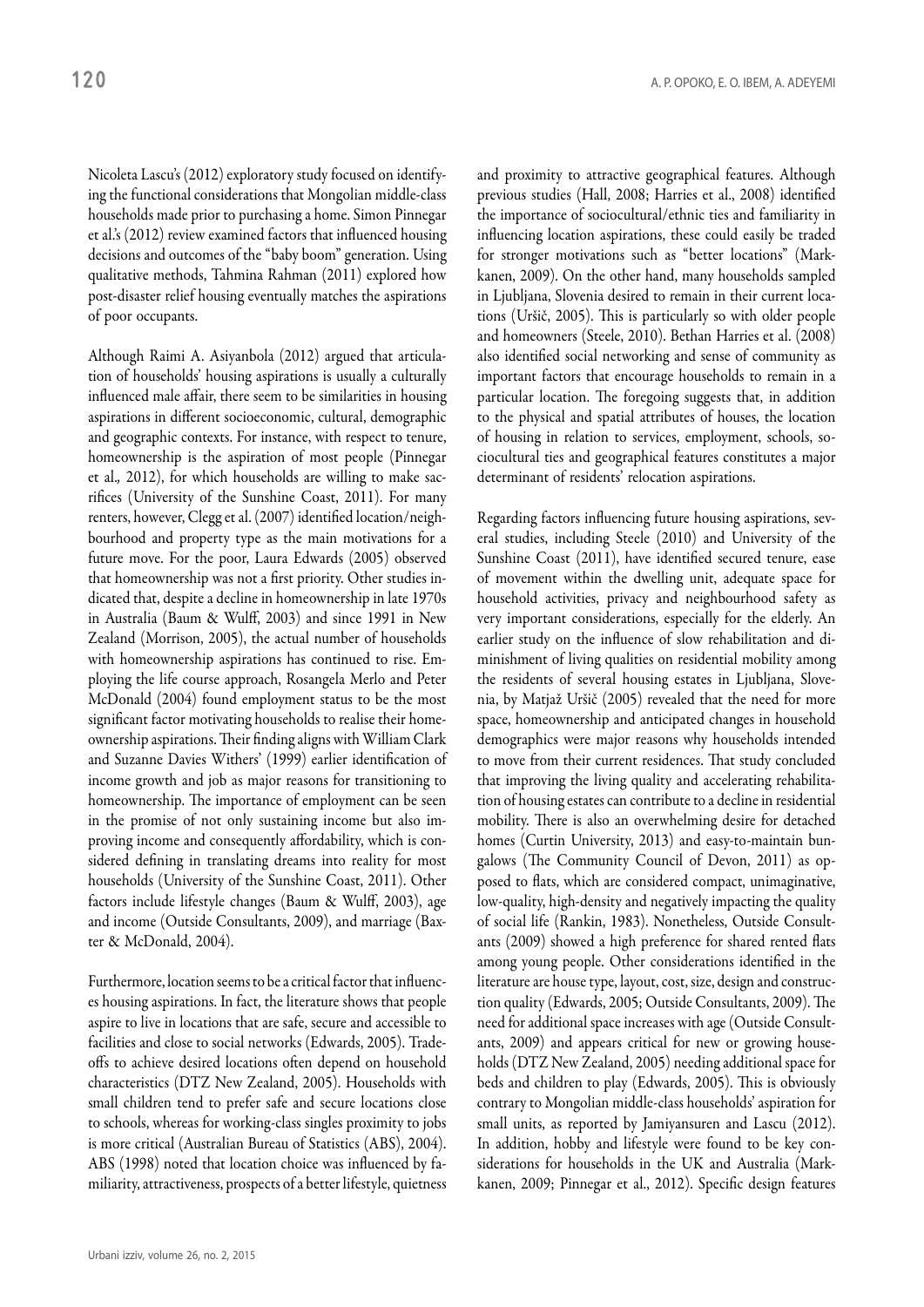

**Figure 1:** Location map of the Ayobo study area (adapted from Opoko, 2013).

identified by Markkanen (2009) and Steele (2010) that influenced housing aspiration include aesthetics, satisfaction with functional and lifestyle requirements, wheelchair access and appropriate furnishings. A study by Bojan Grum and Darja Kobal Grum (2015) investigated the factors that households consider when deciding to buy real estate. The study found that property factors and psychological factors of prospective buyers were the two main sets of factors that influence the decision to buy real estate. This means that the characteristics of housing and its surrounding environment as well as people's personality influence their expectations and aspirations when deciding on the type and location of residential property.

From the works reviewed in this paper, it can be inferred that various factors generally influence housing aspirations. These include households' needs and socioeconomic and demographic characteristics. It is also evident that the context of most previous housing aspiration studies is western and very insignificant research attention has thus far been given to developing countries and particularly informal urban settlements. This study attempted to fill these gaps.

# **3 Research methods**

Ayobo is an informal settlement on the outskirts of Lagos, Nigeria (see Figure 1). It is part of Alimosho, the most populous local government area of Lagos State, which had a population of about 1,319,571 in 2006 (National Bureau of Statistics, 2012). Ayobo is currently one of the few axes of growth in land-strapped Lagos. Like many Nigerian informal settlements, Ayobo is located on the city periphery, lacking basic services and infrastructural facilities. Land is relatively cheap there compared to other parts of Lagos. Over the years, many Lagos residents that could not afford land in other parts of the city have come to Ayobo, resulting in rapid expansion and fusion of this settlement with the city of Lagos.

The data used in this paper were derived from a larger study that investigated the housing tenure structure of households in Ayobo between November, 2011 and March, 2012. The survey approach was considered an appropriate design to guide the research process because of its advantages in allowing for the collection of both quantitative and qualitative data that describe trends, attitudes or opinions of a population on specific issues by studying a sample of that population, as explained by Creswell (2009). The key data-collection instrument was a structured questionnaire, and a combination of multistage stratified and random sampling methods was adopted in selecting respondents. Data collection involved three key stages: identifying and coding all occupied buildings in Ayobo at the time of the survey using a Google map of Ayobo, verified and updated during a walk-through survey; selecting every eighth occupied building on each street; and random selection of one household per building. Heads of selected households constituted the unit of data collection and analysis. The Google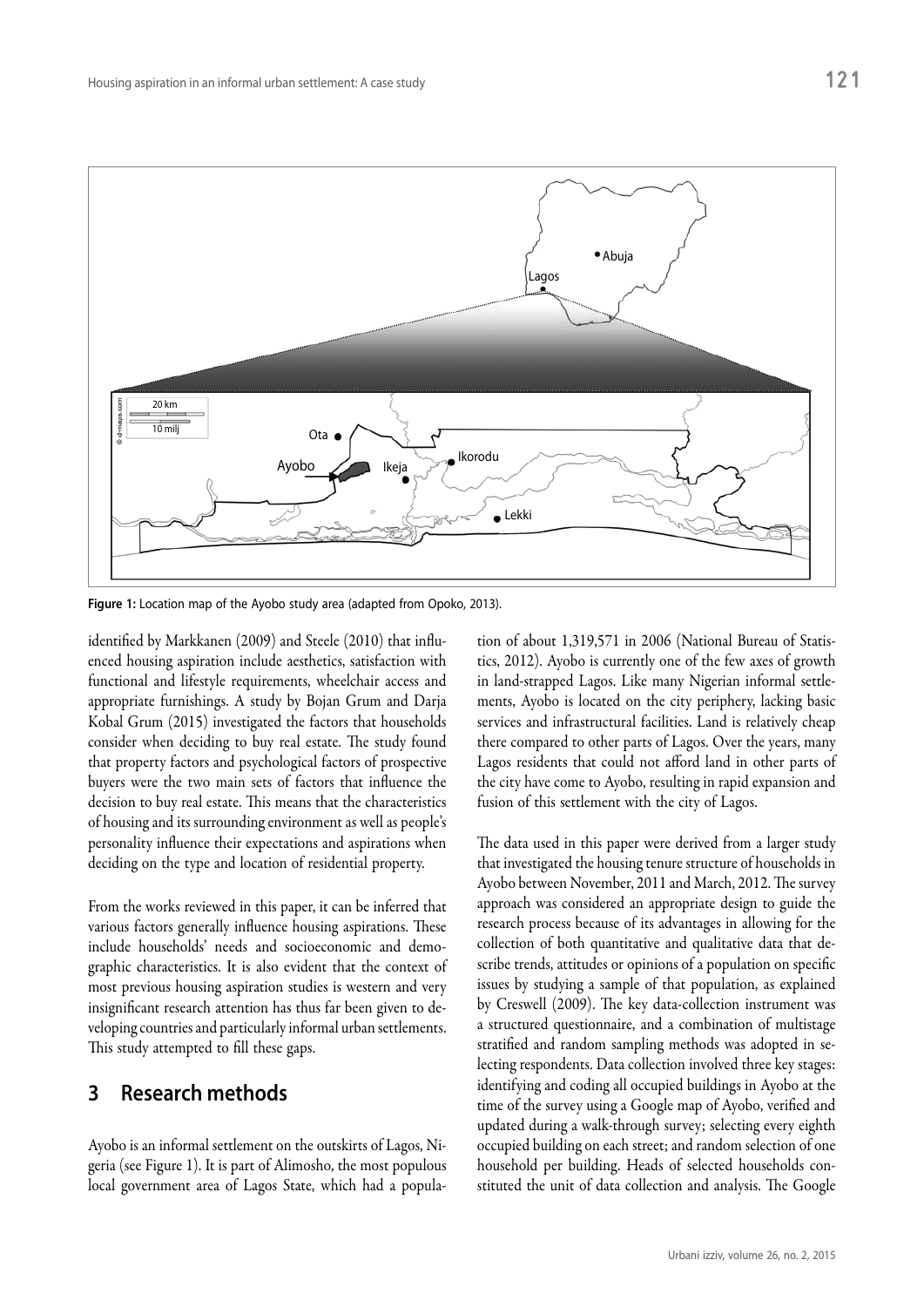**Table 1:** Socioeconomic characteristics of respondents

| Characteristics                          | n   | Percentage (%) |  |  |
|------------------------------------------|-----|----------------|--|--|
| Sex                                      |     |                |  |  |
| Male                                     | 618 | 53.7           |  |  |
| Female                                   | 533 | 46.3           |  |  |
| Age (years)                              |     |                |  |  |
| Below 25                                 | 107 | 9.3            |  |  |
| $25 - 40$                                | 375 | 32.6           |  |  |
| $41 - 50$                                | 468 | 40.6           |  |  |
| $51 - 60$                                | 156 | 13.5           |  |  |
| $61 - 70$                                | 31  | 2.7            |  |  |
| Above 70                                 | 14  | 1.2            |  |  |
| Marital status                           |     |                |  |  |
| Single                                   | 169 | 14.7           |  |  |
| Married                                  | 919 | 79.9           |  |  |
| Widowed/divorced/separated               | 63  | 5.5            |  |  |
| Highest educational attainment           |     |                |  |  |
| None                                     | 53  | 4.6            |  |  |
| Primary                                  | 226 | 19.6           |  |  |
| Secondary                                | 388 | 33.7           |  |  |
| Ordinary national diploma (OND)          | 298 | 25.9           |  |  |
| First degree (HND/BSc/BA)                | 144 | 12.5           |  |  |
| Graduate                                 | 42  | 3.7            |  |  |
| Employment status                        |     |                |  |  |
| Retired                                  | 257 | 22.4           |  |  |
| Self-employed                            | 596 | 51.8           |  |  |
| Salary-earner                            | 175 | 15.2           |  |  |
| Unemployed                               | 69  | 6.0            |  |  |
| Others                                   | 54  | 4.7            |  |  |
| Monthly income of household heads (NGN)* |     |                |  |  |
| None                                     | 10  | 0.9            |  |  |
| Below 17,000                             | 362 | 31.5           |  |  |
| 17,000-40,000                            | 417 | 36.2           |  |  |
| 41,000-100,000                           | 213 | 18.5           |  |  |
| 101,000-250,000                          | 81  | 7.0            |  |  |
| Above 251,000                            | 68  | 5.9            |  |  |
| Current household size (persons)         |     |                |  |  |
| $1 - 2$                                  | 299 | 26.0           |  |  |
| $3 - 4$                                  | 353 | 30.7           |  |  |
| $5 - 6$                                  | 242 | 21.0           |  |  |
| $7 - 8$                                  | 96  | 8.3            |  |  |
| Above 8                                  | 161 | 14.0           |  |  |

Note: \*USD 1 = NGN 199.2 as of July, 2015

map was preferred to maps obtained from government agencies because it was more recent and more detailed.

The questionnaire used was designed by the lead author and contained questions on residents' personal characteristics (e.g., sex, age, income, marital status, number of wives,

educational qualification, household size and tenure type), residential history (e.g. previous residence, length of stay in current residence and Ayobo, reason for living in Ayobo), current housing characteristics (type of house, toilet, water source, waste disposal method, number of bedrooms, number of households living in the same building and sharing facilities, facilities shared, provision for play areas), and housing aspirations (need for more bedrooms, transition to homeownership, time of proposed relocation, proposed location, reason(s) for proposed relocation and proposed house type). Data were also collected on neighbourhood characteristics by asking the residents to rate the adequacy of facilities such as schools, shopping, health, recreation, access roads, waste disposal, and streetlights based on a Likert scale, with 1 representing "strongly disagree" and 5 "strongly agree". Similarly, residents were asked to rate the levels of crime and community ties in Ayobo using this scale. The questionnaire was pre-tested among selected residents in the area, and feedback resulted in the adjustment of some questions before the actual field survey. Administration of the questionnaire was done by hand during a series of visits to the neighbourhood by the lead author and trained research assistants. A total of 1,200 questionnaires were administered, out of which 1,151 were completed. This represents a 96% response rate.

Data were analysed using the Statistical Package for Social Sciences (SPSS 17.0). The first analysis conducted was descriptive statistical analysis, which involved calculating the number and percentages of respondents' characteristics and responses to some of the questions asked. The second was categorical regression analysis, with the optimal scaling technique also known as CATREG in SPSS. The choice of CATREG was based on its advantages over general linear models (GLMs) in analysing nominal, ordinal and numerical data and its appropriateness for small samples and with least assumptions as explained by Shrestha (2009). CATREG was used to explore the variance explained by  $R^2$  and in identifying the predictors of housing aspiration among respondents in the study. The dependent variable was respondents' intention to move. Data on this were collected by asking respondents: "Do you intend to move to another house in future?" Respondents were expected to answer 2 for *yes* or 1 for *no*. The dependent variable was dummycoded with the value 0. Thirty-two independent variables were identified from the review of literature and classified into three groups: personal characteristics of respondents (eleven variables), residential history (nine variables) and characteristics of current residence (twelve variables). Regarding the reasons for planned relocation, the following reasons were investigated: a) "Moving to my own house"; b) "Poor conditions of the present dwelling including inadequate infrastructure"; c) "Anticipated changes in household size"; d) "Desire for more exclusive use of facilities"; e) "Proximity to friends and loved ones"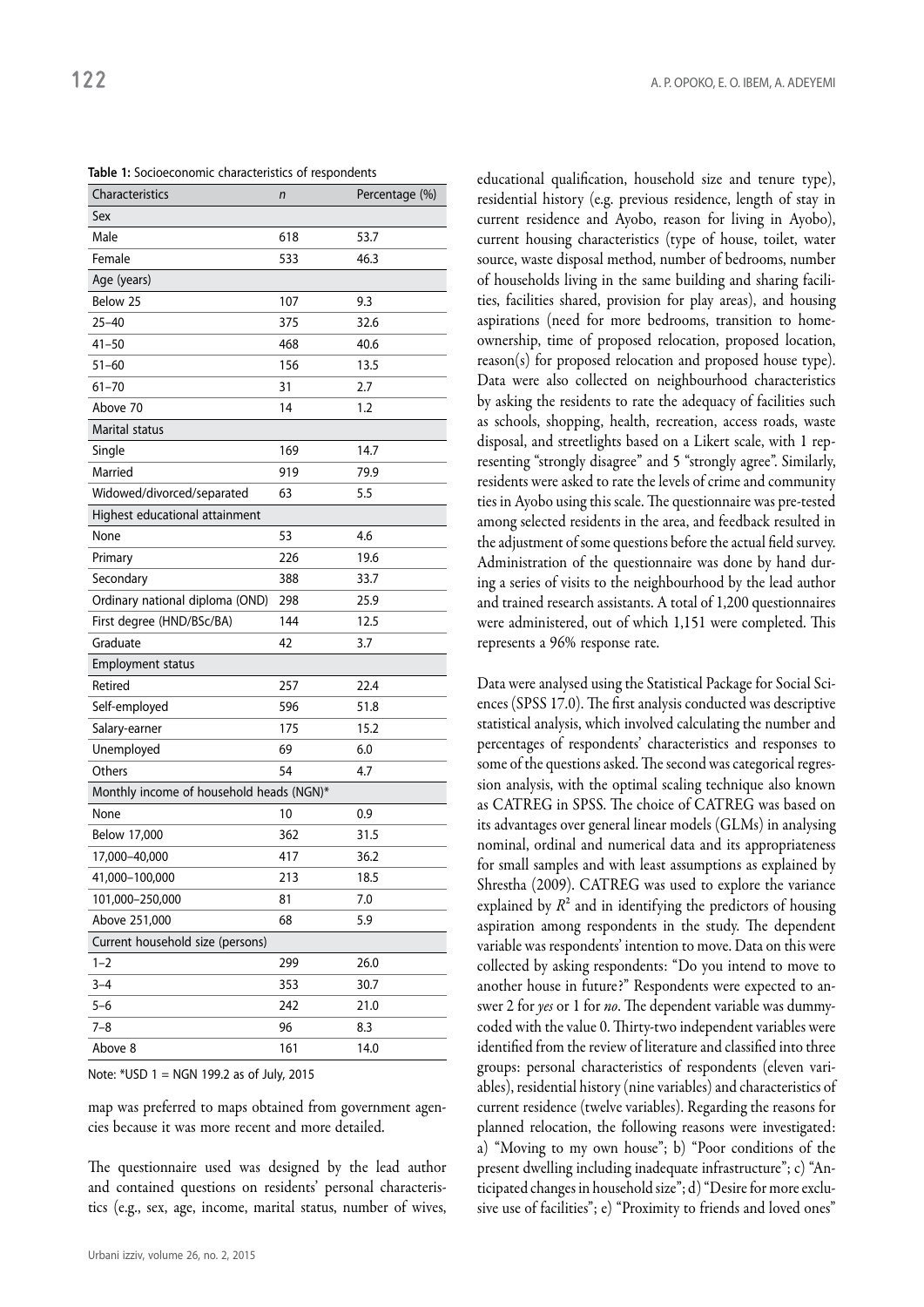**Table 2:** Respondents' rating of neighbourhood facilities

| <b>Statements</b>                          | n         | Percentage (%) |  |  |
|--------------------------------------------|-----------|----------------|--|--|
| "There are enough good schools"            |           |                |  |  |
| Strongly disagree                          | 97        | 8.4            |  |  |
| Disagree                                   | 545       | 47.3           |  |  |
| Uncertain                                  | 34        | 3.0            |  |  |
| Agree                                      | 107       | 9.3            |  |  |
| Strongly agree                             | 230       | 20.0           |  |  |
| No response                                | 138       | 12.0           |  |  |
| "Shopping facilities are adequate"         |           |                |  |  |
| Strongly disagree                          | 99<br>8.6 |                |  |  |
| Disagree                                   | 576       | 50.0           |  |  |
| Uncertain                                  | 50        | 4.3            |  |  |
| Agree                                      | 193       | 16.8           |  |  |
| Strongly agree                             | 117       | 10.2           |  |  |
| No response                                | 116       | 10.1           |  |  |
| "Public transportation is adequate"        |           |                |  |  |
| Strongly disagree                          | 65        | 5.6            |  |  |
| Disagree                                   | 286       | 24.8           |  |  |
| Uncertain                                  | 108       | 9.8            |  |  |
| Agree                                      | 171       | 14.8           |  |  |
| Strongly agree                             | 402       | 34.9           |  |  |
| No response                                | 119       | 10.1           |  |  |
| "The crime rate is high"                   |           |                |  |  |
| Strongly disagree                          | 67        | 5.8            |  |  |
| Disagree                                   | 587       | 51.0           |  |  |
| Uncertain                                  | 170       | 14.8           |  |  |
| Agree                                      | 147       | 12.8           |  |  |
| Strongly agree                             | 60        | 5.2            |  |  |
| No response                                | 120       | 10.4           |  |  |
| "Waste is collected regularly"             |           |                |  |  |
| Strongly disagree                          | 53        | 4.6            |  |  |
| Disagree                                   | 360       | 31.3           |  |  |
| Uncertain                                  | 150       | 13.0           |  |  |
| Agree                                      | 373       | 32.4           |  |  |
| Strongly agree                             | 92        | 8.0            |  |  |
| No response                                | 123       | 10.7           |  |  |
| "Health facilities are adequate"           |           |                |  |  |
| Strongly disagree                          | 114       | 9.9            |  |  |
| Disagree                                   | 455       | 39.5           |  |  |
| Uncertain                                  | 144       | 12.5           |  |  |
| Agree                                      | 84        | 7.3            |  |  |
| Strongly agree                             | 225       | 19.6           |  |  |
| No response                                | 129       | 11.2           |  |  |
| "There are enough recreational facilities" |           |                |  |  |
| Strongly disagree                          | 240       | 20.9           |  |  |
| Disagree                                   | 635       | 55.2           |  |  |
| Uncertain                                  | 73        | 6.3            |  |  |
| Agree                                      | 42        | 3.6            |  |  |
|                                            |           |                |  |  |

| <b>Statements</b>                           | $\mathsf{n}$   | Percentage (%) |  |
|---------------------------------------------|----------------|----------------|--|
| Strongly agree                              | 26             | 2.3            |  |
| No response                                 | 135            | 11.7           |  |
| "The roads are good"                        |                |                |  |
| Strongly disagree                           | 589            | 51.2           |  |
| Disagree                                    | 381            | 33.1           |  |
| Uncertain                                   | 40             | 3.5            |  |
| Agree                                       | 13             | 1.1            |  |
| Strongly agree                              | 8              | 0.7            |  |
| No response                                 | 120            | 10.4           |  |
| "There are enough functional street lights" |                |                |  |
| Strongly disagree                           | 539            | 46.8           |  |
| Disagree                                    | 439            | 38.1           |  |
| Uncertain                                   | 32             | 2.8            |  |
| Agree                                       | 16             | 1.4            |  |
| Strongly agree                              | $\overline{7}$ | 0.6            |  |
| No response                                 | 118            | 10.3           |  |
| "Sense of community is high"                |                |                |  |
| Strongly disagree                           | 148            | 12.9           |  |
| Disagree                                    | 109            | 9.5            |  |
| Uncertain                                   | 210            | 18.2           |  |
| Agree                                       | 253            | 22.0           |  |
| Strongly agree                              | 304            | 26.4           |  |
| No response                                 | 127            | 11.0           |  |

and  $f$ ) "other reasons", coded 1–6, respectively. In carrying out the CATREG, the mean score obtained from the responses of those that expressed a desire to move and provided reason(s) for the planned relocation was used as the variable "reasons for the proposed relocation". All of the categorical variables used with more than two categories were also dummy-coded. The results are presented below.

## **4 Study findings**

## **4.1 Personal characteristics of respondents**

The socioeconomic characteristics of the respondents presented in Table 1 show that a majority of them were selfemployed males aged between 25 years and 60 years and had secondary school as the highest educational attainment. The monthly income of the household heads sampled was less than NGN 41,000.00 per month<sup>[1]</sup> and the majority of households had at least three persons. The study also found that around a quarter of male respondents were polygamous. The existence of a large and extended family type consisting of spouses, children, in-laws, sisters/brothers, grandchildren, other relatives, friends and domestic staff was observed. However, around 38% of the respondents lived alone or with nuclear family members only.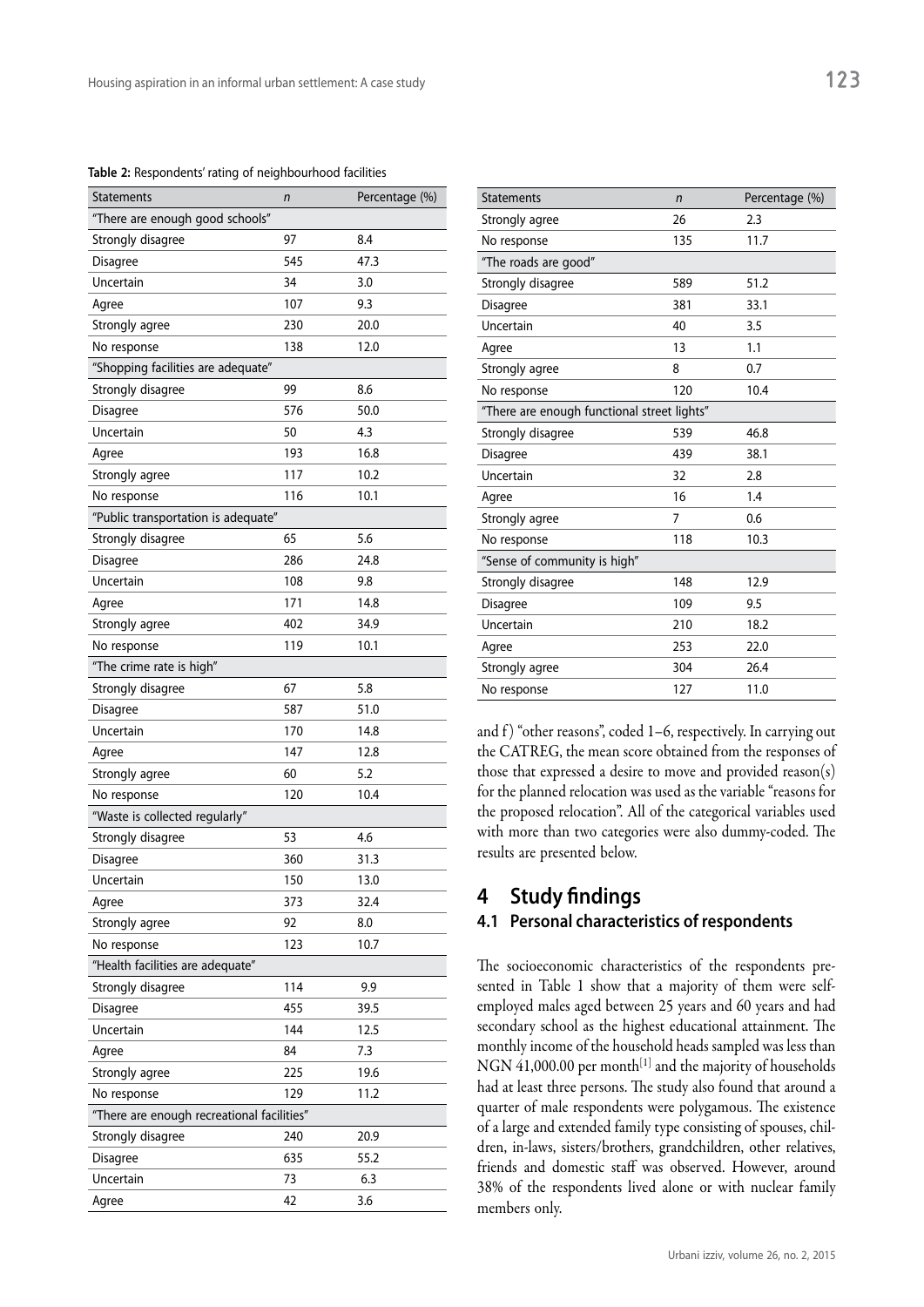

Figure 2: A typical street in Ayobo (adapted from Opoko, 2013). **Figure 3:** Dilapidated road in Ayobo (adapted from Opoko, 2013).



**Figure 4:** Storm-water drainage in Ayobo (adapted from Opoko, 2013).







**Figure 5:** Housing types in Ayobo (adapted from Opoko, 2013).

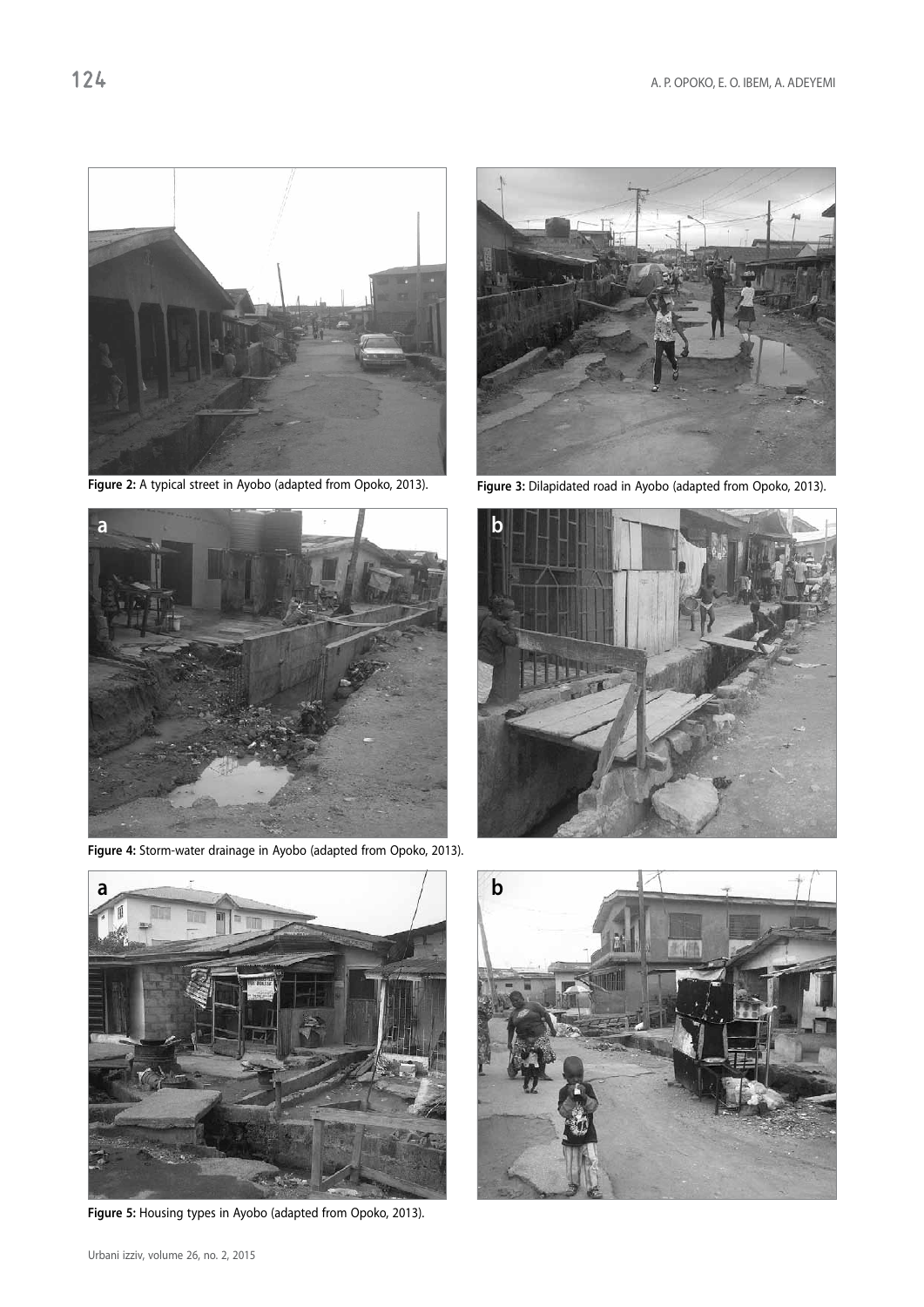#### **4.2 Housing characteristics**

Housing characteristics were examined at the neighbourhood and dwelling unit levels. The results of the analysis at the neighbourhood level presented in Table 2 reveal the inadequacy of communal facilities including healthcare, shopping, educational, recreational and religious facilities, most of which were provided by profit-oriented private entrepreneurs. During the fieldwork, the roads and storm-water drainage system were found to be in a state of disrepair, as shown in Figures 2 and 3.

The findings at the dwelling level (Table 3) show that the majority (63%) of respondents were renting, and 30% were owner-occupiers. Whereas 40% of the respondents lived in rooming houses, 34.3% and 24.1% lived in flats and singlefamily houses, respectively. The majority of the households shared the same buildings and facilities in them with other households. It was found that sharing facilities by households was the main source of conflict among the residents sampled. Table 3 also shows that 33% and 34% of the respondents occupied one and two bedrooms, respectively, compared to 3.9% with four bedrooms and 4.0% with five bedrooms.

Around 71% of the respondents used private-sector wastemanagement organisations in compliance with government directives. However, about one-third of the households sampled disposed of domestic waste through unacceptable means. The results (see Table 3) indicate that around 4% of the respondents had no toilets, 4% used ventilated improved pit latrines and 26% used pit latrines, whereas 67% had in-house water closet installations. However, due to either lack of constant running water or damage, many of the water closets were not functional. The use of a pail system was not reported by any respondent, indicating the successful eradication of this system of human waste disposal in Ayobo. In addition, around 65% of respondents indicated that play areas for children were not provided around their residences.

## **4.3 Residential history and aspiration of residents**

The results (see Table 4) show that 11% of the respondents were born in Ayobo, whereas around 34% moved to Ayobo from other parts of Lagos. It is also evident from Table 4 that around 72% of the respondents had spent less than ten years in Ayobo, whereas 28.3% had lived there for at least ten years. Many respondents (28%) chose to live in Ayobo because of the affordable housing options, and 23.2% lived in Ayobo because they owned houses in this neighbourhood. The results also showed that most (73%) of the respondents desired to relocate to another residence someday. Of these, 56% desired to

#### **Table 3:** Dwelling unit attributes

| <b>Attributes</b>                       | n   | Percentage (%) |
|-----------------------------------------|-----|----------------|
| House type                              |     |                |
| Self-contained flat                     | 395 | 34.3           |
| Single-family house                     | 277 | 24.1           |
| Rooming house                           | 460 | 40.0           |
| Others                                  | 19  | 1.6            |
| Number of bedrooms                      |     |                |
| 1                                       | 377 | 32.8           |
| 2                                       | 391 | 34.0           |
| 3                                       | 162 | 14.1           |
| 4                                       | 45  | 3.9            |
| 5                                       | 46  | 4.0            |
| Above 5                                 | 130 | 11.3           |
| Tenure                                  |     |                |
| Renter                                  | 720 | 62.6           |
| Owner-occupier                          | 342 | 29.7           |
| Family house                            | 70  | 6.1            |
| Others                                  | 19  | 1.7            |
| Source of water                         |     |                |
| Piped water (in house)                  | 188 | 16.3           |
| Public tap                              | 198 | 17.2           |
| Well                                    | 350 | 30.4           |
| Water vendors                           | 318 | 27.6           |
| Rain/stream                             | 12  | 1.0            |
| Others                                  | 84  | 7.3            |
| Borehole                                | 1   | 0.1            |
| Waste disposal                          |     |                |
| PSP                                     | 817 | 71.0           |
| Burning                                 | 274 | 23.8           |
| Burying                                 | 23  | 2.0            |
| Field/river/vacant plot                 | 22  | 1.9            |
| Others                                  | 15  | 1.3            |
| Type of toilet                          |     |                |
| None                                    | 40  | 3.5            |
| Water closet                            | 770 | 66.9           |
| Ventilated improved pit latrine         | 46  | 4.0            |
| Pit latrine                             | 295 | 25.6           |
| Number of households sharing facilities |     |                |
| 1                                       | 159 | 13.8           |
| 2                                       | 257 | 22.3           |
| $3 - 4$                                 | 166 | 14.4           |
| $5 - 6$                                 | 169 | 14.7           |
| $7 - 9$                                 | 169 | 14.7           |
| Above 9                                 | 231 | 20.1           |
|                                         |     |                |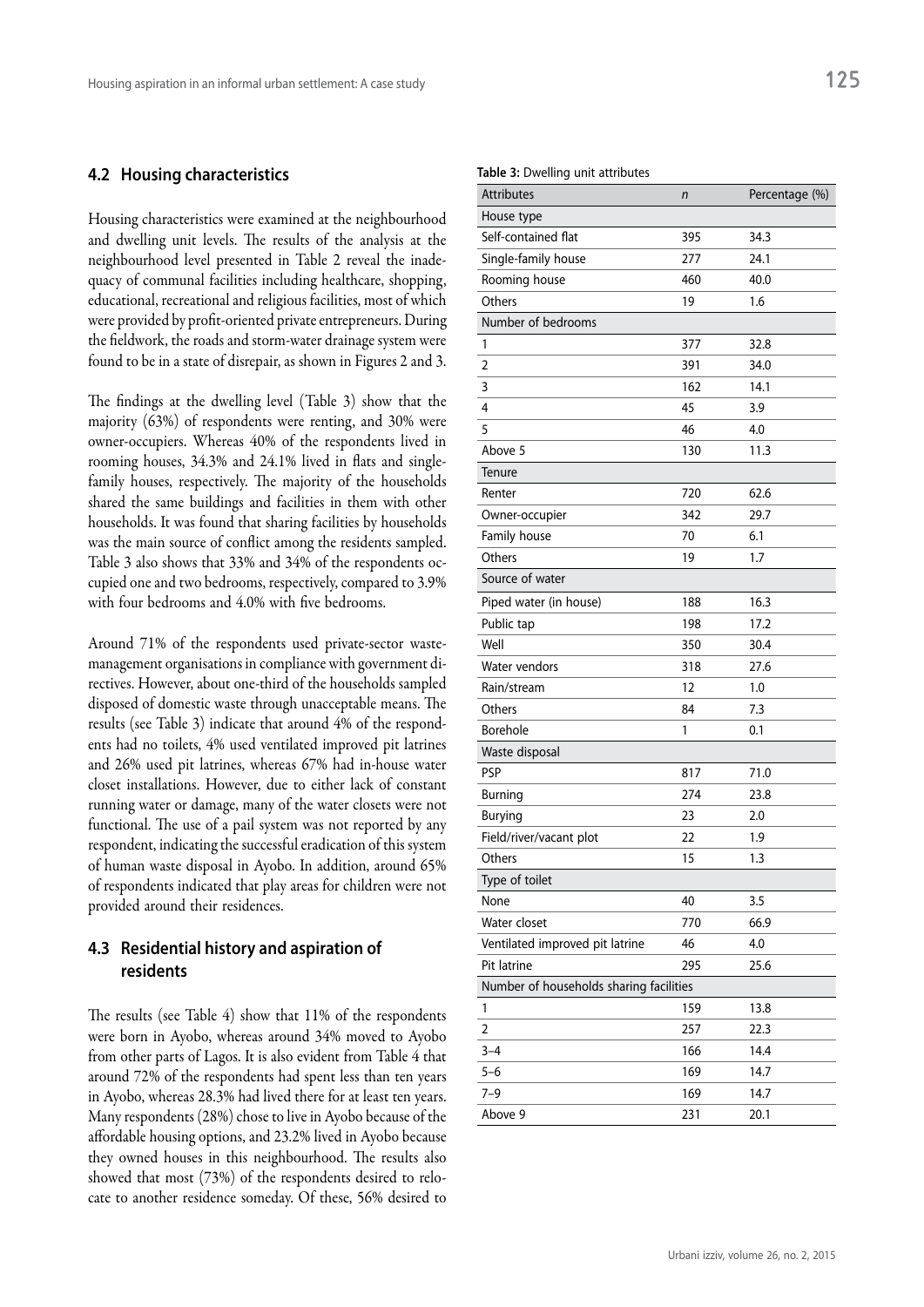| Variables                                 | n   | Percentage (%) |  |  |
|-------------------------------------------|-----|----------------|--|--|
| Prior residence                           |     |                |  |  |
| Born in Ayobo                             | 123 | 10.7           |  |  |
| Elsewhere in Ayobo                        | 476 | 41.3           |  |  |
| Lagos (outside Ayobo)                     | 390 | 33.9           |  |  |
| Another city                              | 112 | 9.7            |  |  |
| Rural area                                | 50  | 4.3            |  |  |
| Length of stay in Ayobo (years)           |     |                |  |  |
| Below 5                                   | 432 | 37.5           |  |  |
| $5 - 9$                                   | 397 | 34.5           |  |  |
| $10 - 19$                                 | 185 | 16.1           |  |  |
| $20 - 29$                                 | 83  | 7.2            |  |  |
| Above 29                                  | 54  | 4.7            |  |  |
| Reason for living in Ayobo                |     |                |  |  |
| Good location                             | 74  | 6.4            |  |  |
| Nearness to friends and family            | 228 | 19.8           |  |  |
| Nearness to amenities                     | 145 | 12.6           |  |  |
| Affordable housing options                | 318 | 27.6           |  |  |
| Owner-occupier                            | 331 | 28.7           |  |  |
| Others                                    | 55  | 4.8            |  |  |
| Ownership of other houses                 |     |                |  |  |
| Yes                                       | 214 | 18.6           |  |  |
| No                                        | 937 | 81.4           |  |  |
| Desire to move to another house in future |     |                |  |  |
| Yes                                       | 838 | 72.8           |  |  |
| <b>No</b>                                 | 313 | 27.2           |  |  |

**Table 4:** Residential history and housing aspiration

move into self-contained flats, 36% into single-family houses and only 8% into rooming houses. Interestingly, 40% of the proposed relocation would still be within Ayobo. Regarding the most pressing reason for their planned relocation, around 31% of the respondents claimed that the poor condition of their present dwellings was responsible, whereas 23.3% and 18% of respondents reported a transition to homeownership and anticipated changes in household size, respectively, as the main reasons. Other reasons included the desire for exclusive use of facilities (13%) and proximity to social networks (8%). Interestingly, around 52% of respondents felt that homeownership would inhibit their mobility, around 45% of the respondents indicated that they rent because of frequent moves, and around 75% were optimistic that their income would improve over time, thereby facilitating the fulfilment of their homeownership dreams.

## **4.4 Factors influencing housing aspiration**

To identify the variables that influenced housing aspiration among the respondents in the survey, CATREG was carried out with "intention to move" as the dependent variable and

the other thirty-two variables identified in Table 5 were the independent variables. The results reveal that a significant proportion of the variance in the dependent variable is explained by the regression model with multiple  $R = 0.769$ , Adjusted  $R<sup>2</sup> = 0.346$  and  $R<sup>2</sup> = 0.591$ . This indicates that the regression model explains about 59% of the variance in housing aspiration among the respondents in the survey. The result  $(F = 2.408,$  $p = 0.000$ ) suggests that the result of the regression model is statistically significant at  $p < 0.005$ . Table 5 also shows that seven of the thirty-two variables included in the regression model significantly predicted housing aspiration. These include reasons for proposed relocation, waste-disposal method, shared facilities, employment status, age, marital status and reasons for living in Ayobo. In terms of contribution, it is evident that, based on the beta values, shared facilities with the highest beta coefficient (β =  $0.467$ ; *F* = 5.239; *p*-value = 0.001) contributed most to predicting housing aspiration, followed by waste-disposal method (β = 0.389; *F* = 4.140; *p*-value = 0.003), marital status (β = 0.302; *F* = 4.196; *p*-value = 0.003) and reasons for proposed relocation (β = 0.211;  $F = 3.777$ ; *p*-value = 0.000), respectively.

# **5 Discussion**

The objectives of the current study were to examine the housing characteristics, explore the residential history and aspirations of the residents, and identify factors influencing housing aspirations of residents in Ayobo, Lagos. The discussion of the findings thus centres on these three issues. First, from the result of the analysis, it was found that most respondents in the survey felt that access to healthcare, shopping, education, recreation, good roads, street lighting and other facilities in the neighbourhood was inadequate. The frequency of collection and disposal of domestic waste was also rated low by the respondents. This was to be expected based on the fact that Ayobo is an informal settlement and that previous research (Morka, 2007; Gunter, 2014) showed that there was disequilibrium in the distribution of basic social amenities in informal settlements in cities areas in the global south. Most residents surveyed also lived in rented rooming houses and one or two rooms, with wells and water vendors being their main sources of water supply. This is likely to create overcrowding and a lack of privacy, a situation that is exacerbated by the high level of multifamily residential housing and sharing of dwelling facilities. These findings on housing characteristics in Ayobo provide insight into the typical features of housing in informal settlements in rapidly growing cities in many developing countries.

Second, the findings that a majority of those encountered in our survey were self-employed, low-income people living in rented apartments are consistent with the socioeconomic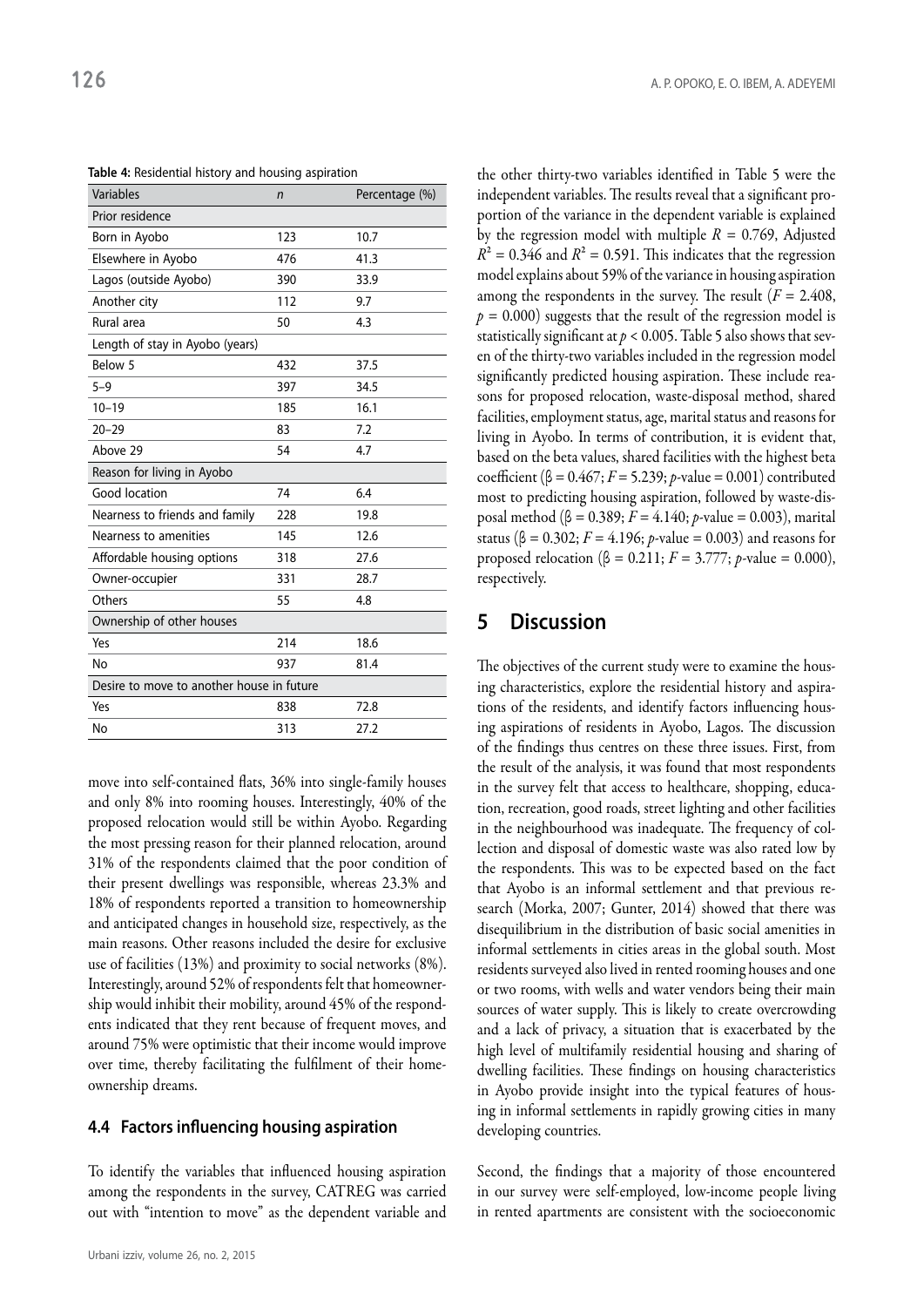**Table 5:** Factors influencing housing aspiration

| Variables                                               | Standardised coefficients |           |                |       |          |
|---------------------------------------------------------|---------------------------|-----------|----------------|-------|----------|
|                                                         | Beta $(\beta)$            | <b>SE</b> | df             | F     | Sig      |
| Time of proposed relocation                             | 0.090                     | 0.175     | 1              | 0.264 | 0.608    |
| Proposed relocation                                     | 0.182                     | 0.144     | 4              | 1.589 | 0.180    |
| Reasons for proposed relocation                         | 0.211                     | 0.109     | 8              | 3.777 | $0.000*$ |
| Proposed house-type                                     | 0.319                     | 0.196     | 3              | 2.652 | 0.051    |
| Source of water                                         | 0.226                     | 0.154     | 5              | 2.160 | 0.061    |
| Waste-disposal method                                   | 0.389                     | 0.191     | 4              | 4.140 | $0.003*$ |
| Type of toilet                                          | 0.147                     | 0.112     | 3              | 1.723 | 0.164    |
| <b>Shared facilities</b>                                | 0.467                     | 0.204     | 4              | 5.239 | $0.001*$ |
| Number of households sharing facilities with respondent | 0.339                     | 0.237     | 3              | 2.039 | 0.111    |
| Frequency of conflicts                                  | 0.057                     | 0.235     | 2              | 0.059 | 0.943    |
| Likely time of transition to homeownership              | $-0.029$                  | 0.266     | 1              | 0.012 | 0.913    |
| Employment status                                       | 0.184                     | 0.107     | 4              | 2.980 | $0.021*$ |
| Sex                                                     | 0.046                     | 0.052     | 1              | 0.797 | 0.373    |
| Age                                                     | 0.259                     | 0.119     | 2              | 4.753 | $0.010*$ |
| Marital status                                          | 0.302                     | 0.148     | 4              | 4.196 | $0.003*$ |
| Number of wives                                         | $-0.087$                  | 0.151     | $\overline{2}$ | 0.333 | 0.717    |
| Highest educational qualification                       | $-0.085$                  | 0.224     | $\overline{2}$ | 0.143 | 0.867    |
| Monthly income                                          | 0.090                     | 0.180     | 3              | 0.249 | 0.862    |
| Household size                                          | 0.110                     | 0.269     | 2              | 0.167 | 0.846    |
| Number of children under 18                             | $-0.250$                  | 0.278     | 3              | 0.806 | 0.492    |
| Relationship with other household members               | 0.045                     | 0.063     | 4              | 0.501 | 0.735    |
| Previous residence                                      | 0.077                     | 0.081     | 4              | 0.894 | 0.469    |
| Length of stay in Ayobo                                 | 0.268                     | 0.184     | $\mathbf{1}$   | 2.129 | 0.147    |
| Current house type                                      | 0.137                     | 0.124     | 3              | 1.232 | 0.300    |
| Reason for choosing to live in Ayobo                    | 0.145                     | 0.091     | 6              | 2.525 | $0.023*$ |
| Length of stay in current house                         | $-0.106$                  | 0.143     | $\overline{2}$ | 0.546 | 0.581    |
| Number of bedrooms occupied                             | 0.191                     | 0.165     | 3              | 1.342 | 0.263    |
| Other income earners in the household                   | $-0.221$                  | 0.176     | 3              | 1.571 | 0.199    |
| Number of households sharing building with respondent   | $-0.115$                  | 0.158     | 4              | 0.536 | 0.709    |
| Need for more bedrooms                                  | 0.070                     | 0.090     | 1              | 0.595 | 0.441    |
| Current tenure                                          | 0.208                     | 0.152     | 2              | 1.873 | 0.157    |
| Provision of play area                                  | 0.098                     | 0.134     | $\mathbf{1}$   | 0.541 | 0.463    |

Note: \*Significant at 0.05 level.

profile of Lagos State and other urban centres in Nigeria (UN-HABITAT, 2006). It was observed that major proportion of respondents indicated their desire to move out of their current residences, suggesting their dissatisfaction with their current residences. In fact, our survey data reveal that the main reasons for proposed mobility included poor conditions of present dwelling units, including inadequate infrastructure, transition to homeownership, anticipated changes in household size, desire for exclusive use of facilities and the need to be closer to social networks. These are no doubt good reasons for residential mobility, previously highlighted by Edwards (2005) and Uršič (2005). Furthermore, the study shows that two-thirds of those that desired to relocate intend to move into self-contained flats. The preference for flats may be due to the benefits of privacy and income generation that this housing type offers. On the other hand, it provides support for the study by Outside Consultants (2009) indicating a preference for flats by young people, but contradicts evidence in the literature suggesting a preference by the elderly for single detached houses in other countries (Curtin University, 2013). This variation in results can be linked to differences in the socioeconomic and cultural contexts of these studies. This is because the studies reviewed focus on western societies, where housing markets are well developed and households have easier access to mortgage facilities to acquire houses already built. In the Nigerian context, a majority of households develop their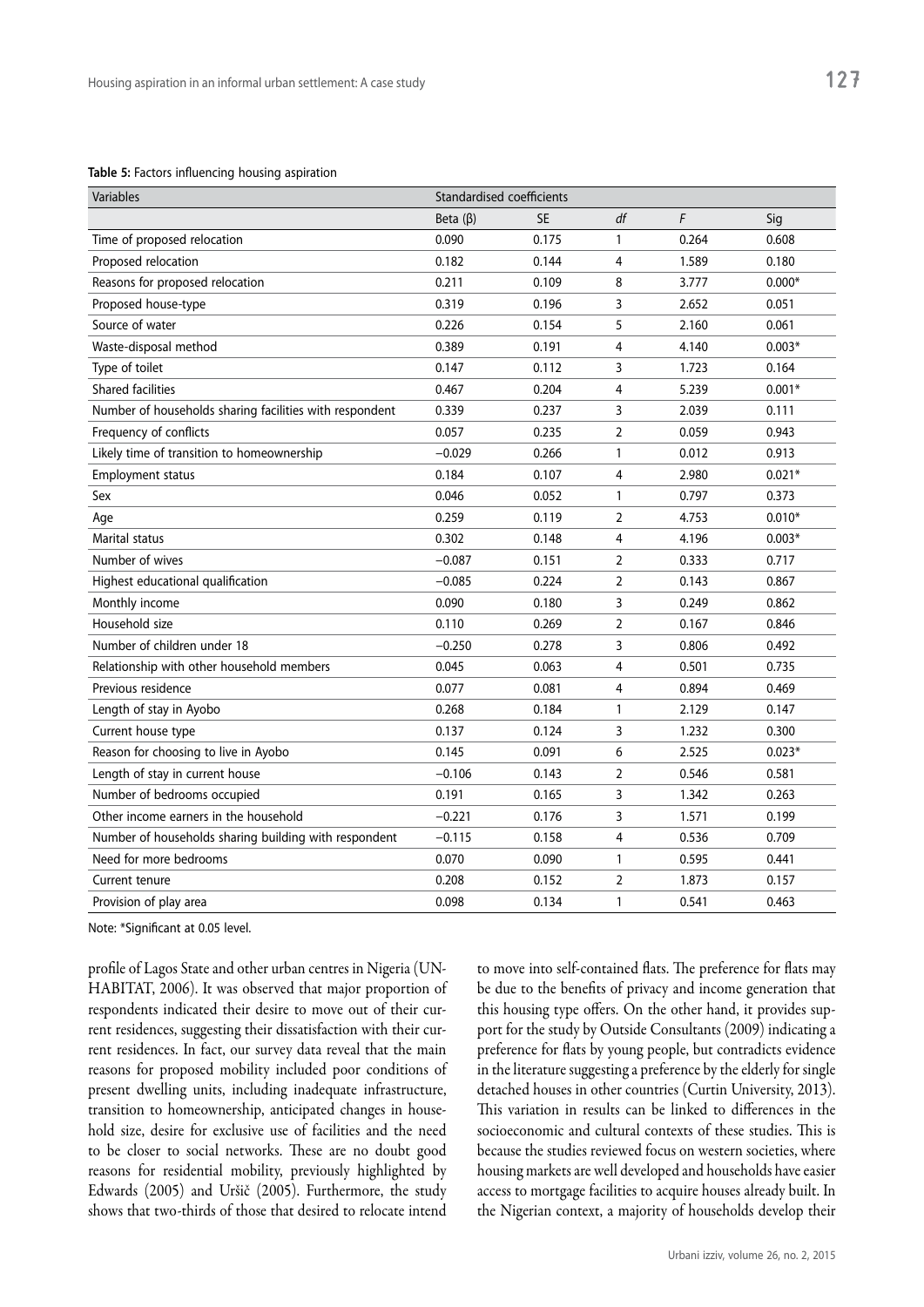own houses funded by personal savings, and thus ownership of a block of flats makes economic sense because owners may occupy one flat and rent out the others. However, our data indicate that the residents sampled preferred self-contained apartments, where facilities are not necessarily shared like the rooming house type.

Notably, the finding presented in the previous paragraph is in line with evidence in the literature (Lall et al., 2005) indicating that residents in informal settlements see their neighbourhoods as temporary residences from which they aspire to better housing conditions. Although studies (Ibem & Aduwo, 2013; Jasen, 2012) show that households that are dissatisfied with their residences have three options (endure, modify or relocate), it seems evident from our data that most respondents in this study opted for relocation. This seems to corroborate earlier results indicating that the majority of respondents in our survey were renters that do not have the authority to modify their current residences to meet their housing aspirations. On the other hand, it can also be inferred that many of those that intend to move are currently enduring their current housing situation until their income status improves enough to support the fulfilment of their housing aspirations, as indicated by 75% of those that aspire to move out of their current residences.

The study also found that some respondents desired to remain within the study area. This suggests that, in spite of the inadequacies in the provision of neighbourhood facilities and poor housing conditions, the residents have found fulfilment in Ayobo. This set of households includes the elderly, those that have their own houses and people native to Ayobo. In addition, the reluctance to relocate from Ayobo may also be due to the relatively low level of crime, the length of stay in the area and the fact that some respondents indicated that one reason for choosing to live in Ayobo was to be closer to family members and friends (see Tables 2 and 4). These findings appear to support previous studies (Steele, 2010; Croucher, 2008; Oldfield, 2014) indicating that people are generally reluctant to move to new locations due to factors such as established social networks, identity they have gained and place attachment. The fact that a majority (63%) of the respondents had stayed in Ayobo for over five years and 85.9% were either born in Ayobo or lived in Lagos prior to moving to their current residence (Table 4) also corroborates the finding by Philippe Guillaume and Myriam Houssay-Holzschuch (2002) suggesting that residents of low-income settlements are not necessarily newcomers to the urban environment.

Finally, regarding the predictors of housing aspiration in Ayobo, our survey data reveal that seven factors significantly predicted housing aspiration among the respondents. Of these, three (marital status, age and employment status) are related to the socioeconomic characteristics of the residents. This result supports previous studies (Hall, 2008; Outside Consultants, 2009) showing the role of socioeconomic characteristics such as age, employment and marital status in housing aspirations, as previously highlighted. One of the predictors identified is related to the reasons for proposed relocation. From our data, the reasons are linked to a) poor conditions of current residences, b) the need to change tenure status from renter to owner-occupier, c) anticipated changes in household size, d) the desire to have exclusive use of facilities, and e) the need to be closer to friends and loved ones. These reasons are related to the factors identified by previous studies (Croucher, 2008; Steele, 2010) as influencing housing aspiration. The remaining three factors (waste-disposal method, shared facilities and reasons for choosing to live in Ayobo) are all related to housing and neighbourhood characteristics in Ayobo. Specifically, the result for the domestic waste-disposal method shows that the majority of households relied on the PSP for domestic waste management. However, dissatisfaction with PSP services has been linked to the poor service delivery evidenced by irregular collection and disposal of refuse. Also as it relates to sharing facilities, the result revealed that the majority of respondents lived in rooming-house type dwellings, where the households shared facilities and the tendency for conflicts is usually high. Consequently, the desire to have exclusive use of facilities was identified as one of the reasons for the desire to relocate from current residences. Further, the reasons for choosing to live in Ayobo are based on a number of factors, including good location, closeness to friends and family, affordability of housing, nearness to amenities and tenure. These are some of the factors identified by the ABS (1998) and Edwards (2005) as having significant influence on housing aspiration. Hence, this may help to explain why the reasons for choosing to live in Ayobo emerged as one of the significant predictors of housing aspiration in our survey.

## **6 Conclusion**

This paper examined and analysed the housing aspiration of residents in the informal settlement of Ayobo on the outskirts of Lagos, Nigeria. The following conclusions can be drawn from the findings of the study. First, the housing characteristics of Ayobo can be described as predominantly rooming-house type, in which most household heads are poorly educated selfemployed persons, and households are renters sharing common facilities. The neighbourhood is characterised by inadequate access to basic social amenities. Second, although the rooming house is currently the predominant housing type in Ayobo, because it is relatively affordable for low-income earners compared with other housing types, it was found not to be the preferred housing type by the majority of those sampled. Consequently, the majority of respondents aspired to live in self-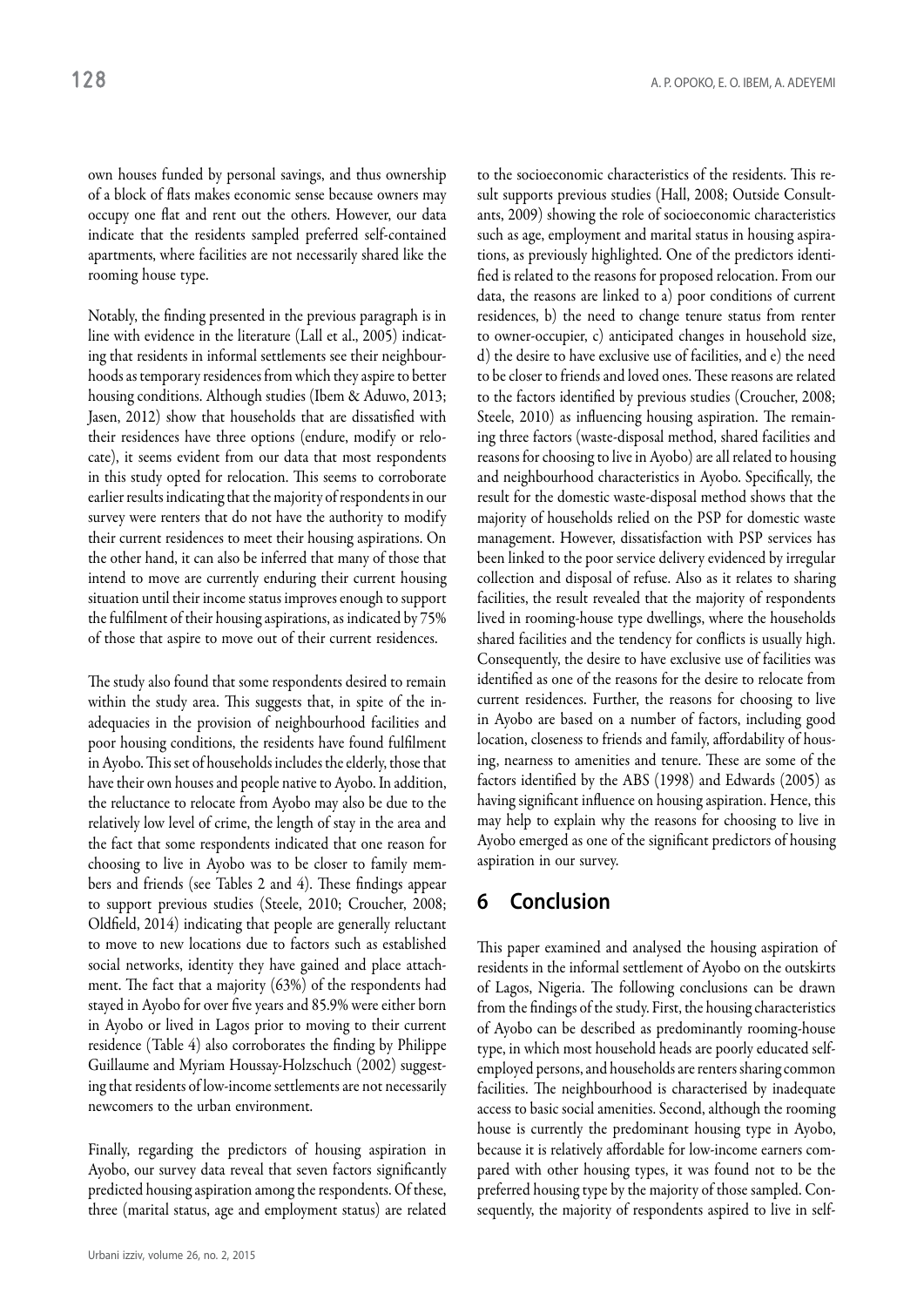contained flats and single-family houses where there is little or no sharing of housing facilities. The last conclusion is that our survey data provide support to existing studies indicating that the socioeconomic and demographic characteristics of residents, housing conditions, neighbourhood characteristics and other tangible considerations are significant predictors of housing aspiration among residents in informal urban settlements.

The findings of this study have a number of implications for policy and practice. First among these is that there is a need for a close partnership between residents in informal urban settlements and the government in addressing the infrastructure supply deficit in such areas. The fact that some residents are unwilling to move from the study area indicates that there is a considerable level of social capital and sense of community that can aid the development of partnerships between the government and community in improving access to basic social infrastructure by residents in the area. This can be achieved through community-based upgrading initiatives and programmes with active participation of the residents in the neighbourhood.

The second implication is that, in order to meet the current housing needs, expectations and aspirations of residents in the study area, there is a need for property developers to invest more in developing affordable single-family apartments and self-contained blocks of flats than rooming-house type accommodation. Therefore, when formulating housing policies and designing housing programmes that seek to address the housing needs of residents of informal urban settlements in developing countries, it has become imperative to go beyond the physical, technical and economic considerations to include sociocultural aspects of housing needs, including privacy.

The third implication is that, despite differences in socioeconomic status, demographic characteristics and cultural backgrounds of households, the factors influencing housing aspiration as reported in the developed countries are similar to those identified in our survey. This simply means that there are similarities in housing aspiration across different cultures and societies. Therefore, factors such as people's marital status, age, employment and tenure status, their current housing condition, access to basic amenities and services, social networks and housing affordability can result in significant changes in housing aspirations among individuals and households in Nigeria and globally.

This study is limited in a number of ways. First, the study reported in this paper was conducted in one of many informal settlements, meaning that the findings may not be generalisable to all other informal settlements in Lagos, Nigeria.

Second, the study is also limited by not comparing housing aspirations of the various income groups identified in the study area. Finally, only thirty-two variables were investigated in this study, suggesting that some variables associated with housing aspiration are not included in the current study. These limitations notwithstanding, by providing new insight into housing aspiration among residents in an informal settlement in one of the fastest-growing megacities in the world, the study has contributed to the current discourse on housing in informal urban settlements in developing countries.

Akunnaya P. Opoko

Covenant University, College of Science and Technology, Department of Architecture, Ota, Nigeria E-mail: akunnaya.opoko@covenantuniversity.edu.ng

#### Eziyi O. Ibem

Covenant University, College of Science and Technology, Department of Architecture, Ota, Nigeria E-mail: ibem.eziyi@covenantuniversity.edu.ng

#### Ekundayo, A. Adeyemi

Covenant University, College of Science and Technology, Department of Architecture, Ota, Nigeria E-mail: ekundayo.adeyemi@covenantuniversity.edu.ng

#### **Notes**

 $[1]$  USD 1 = NGN 199.2 as of July, 2015.

#### **References**

Aigbavboa, C. & Thwala, W. (2014) Structural equation modelling of building quality constructs as a predictor of satisfaction in subsidised low-income housing. *Urbani izziv*, 25(supplement), pp. S134–S147. DOI: 10.5379/urbani-izziv-en-2014-25-supplement-010

Arthurson, K., Worland, P. & Cameron, H. (2007) *A place to call my own: Identifying best practice in housing and mental health*. Paper presented at the State of Australian Cities National Conference, 28–30 November, Adelaide, Australia. Typescript.

Asiyanbola, A. R. (2012) Local perspective, aspiration and women empowerment in housing development in Africa: Nigeria. *Journal of Humanities and Social Science,* 5(4), pp. 15–22. DOI: 10.9790/0837-0541522

Australian Bureau of Statistics (1998) *Housing motivations and intentions, Western Australia.* Research report. Canberra.

Australian Bureau of Statistics (2004) *Housing motivations and intentions*, *Western Australia.* Research report. Canberra.

Baum, S. & Wulff, M. (2003) *Housing aspirations of Australian households*. Research report. Melbourne, Australian Housing and Urban Research Institute.

Baxter, J. & Mcdonald, P. (2004) *Trends in home ownership rates in Australia: The relative importance of affordability trends and changes in population composition*. Research report. Melbourne, Australian Housing and Urban Research Institute.

Clark, W. & Withers Davies, S. (1999) Changing jobs and changing houses: Mobility outcomes of employment transitions. *Journal of Regional Science,* 39(4), pp. 653–673. DOI: 10.1111/0022-4146.00154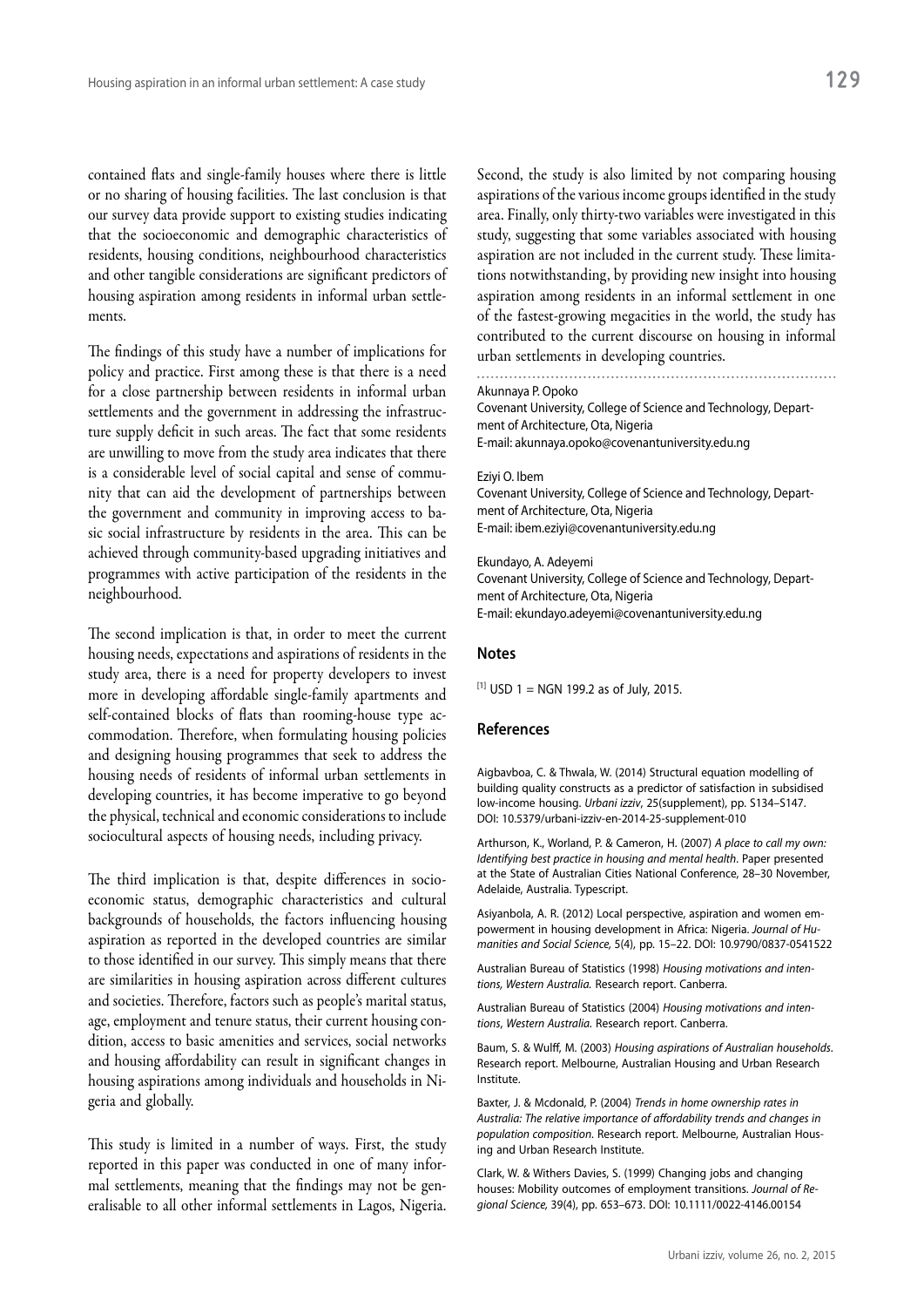Clegg, S., Coulter, A., Edwards, G. & Strachan, V. (2007) *Housing aspirations.* Edinburgh, The Scottish Government.

Community Council of Devon (2011) *Housing aspirations of older people living in rural Devon*. Exeter, Devon Rural Housing Partnership.

Creswell, J. W. (2009) *Research design: Qualitative, quantitative, and mixed methods approaches*. Thousand Oaks, CA, Sage.

Croucher, K. (2008) *Housing choices and aspirations of older people.*  Research report. London, University of York Communities and Local Government.

Curtin University (2013) *The housing we'd choose: A study for Perth and Peel.* Perth, Department of Housing and Planning in Western Australia.

DTZ New Zealand (2005) *Housing tenure aspirations and attainment in New Zealand*. Research report. Aotearoa, Centre for Housing Research New Zealand and Building Research.

Edwards, L. (2005) *Home truths: The reality behind our housing aspirations*. London, Shelter.

Fapohunda, T. M. (2012) Women and the informal sector in Nigeria: Implications for development. *British Journal of Arts and Social Sciences*, 4(1), pp. 35–45.

Foley, D. L. (1980) The sociology of housing. *Annual Review of Sociology*, 6(1), pp. 457–478. DOI: 10.1146/annurev.so.06.080180.002325

Gbakeji, J. O. & Magnus, O. O. (2007) Aspects of residential neighbourhood preferences in the Warri metropolis, Delta State Nigeria. *Study of Home Community Science*. 1(2), pp. 121–126.

Giele, J. Z. & Elder, G. H., Jr. (1998) *Methods of lifecourse research: Qualitative and quantitative approaches*. Thousand Oaks, CA, Sage.

Grum, B. & Kobal Grum, D. (2015) A model of real estate and psychological factors in decision-making to buy real estate. *Urbani izziv*, 26(1), pp. 82–91. DOI: 10.5379/urbani-izziv-en-2015-26-01-002

Guillaume, P. & Houssay-Holzschuch, M. (2002) Territorial strategies of South African informal dwellers. *Urban Forum*, 13(2), pp. 86–101. DOI: 10.1007/s12132-002-0015-0

Gunter, A. (2014) Renting shacks: Landlords and tenants in the informal housing sector in Johannesburg South Africa. *Urbani izziv*, 25(supplement), pp. S96–S107. DOI: 10.5379/urbani-izziv-en-2014-25-supplement-007

Hall, L. (2008) *Maori and Pacific peoples' housing needs in the Auckland region: A literature review.* Research report. Auckland, Auckland Regional Council, New Zealand.

Harries, B., Richardson, L. & Soteri-Proctor, A. (2008) *Housing aspirations for a new generation: Perspectives from white and South Asian British women.* York, Chartered Institute of Housing/Joseph Rowntree Foundation.

Ho, D. C. W., Yau, Y., Law, C. K., Poon, S. W., Yip H. K. & Liusman, E. (2012) Social sustainability in urban renewal: An assessment of community aspirations. *Urbani izziv*, 23(1), pp. 125–139. DOI: 10.5379/urbani-izziven-2012-23-01-005

Hyll, W. & Schneider, L. (2012) *The causal effect of watching TV on material aspirations: Evidence from the "valley of the innocent".* Discussion paper. Halle (Saale), Halle Institute for Economic Research.

Ibem, E. O. (2011) The contribution of public private partnerships (PPPs) to improving accessibility of low-income earner to housing in Southern Nigeria. *Journal of Housing and the Built Environment*, 26 (2), pp. 201– 217. DOI: 10.1007/s10901-011-9213-1

Ibem, E. O. & Aduwo, E. B. (2013) Assessment of residential satisfaction in public housing in Ogun State, Nigeria. *Habitat International*, 40, pp. 163–175. DOI: 10.1016/j.habitatint.2013.04.001

Jamiyansuren, B. & Lascu, D. (2012) Consumer aspirations and intentions: An evaluation of housing products and services in Mongolia. *Innovative Marketing,* 8(4), pp. 31–41.

Jansen, S. J. T. (2012) *The impact of socio-demographic characteristics, objective housing quality and preference on residential satisfaction*. Working paper. Delft, Delft University of Technology.

Jiboye, A. D. (2009) Evaluating tenants' satisfaction with public housing in Lagos, Nigeria. *Town Planning and Architecture*, 33(4), pp. 239–247. DOI: 10.3846/13921630.2009.33.239-247

Kabiru, C. W., Mojola, S. A., Beguy, D. & Okigbo, C. (2013) Growing up at the "margins": Concerns, aspirations, and expectations of young people living in Nairobi. *Journal of Research on Adolescence*, 23(1), pp. 81–94. DOI: 10.1111/j.1532-7795.2012.00797.x

Kolawole, Y. (2015) FG restructures FHA due to under-performance – minister. *Vanguard Newspaper*. Available at: http://www.vanguardngr. com (accessed 2 Mar. 2015).

Lacey, L. & Sinai, I. (1996) Do female-headed households have different shelter needs than men? The case of Monrovia, Liberia. *Journal of Comparative Family Studies*, 27(1), pp. 89–108.

Lall, S. V., Suri, A. & Deichmann, U. (2005) *Household savings and residential mobility in informal settlements.* Report*.* Washington, World Bank. DOI: 10.1596/1813-9450-3596

Marais, L., Ntema, J., Cloete, J. & Venter, A. (2014) From informality to formality to informality: Extralegal land transfers in an upgraded informal settlement of South Africa. *Urbani izziv*, 25(supplement), pp. S148– S161. DOI: 10.5379/urbani-izziv-en-2014-25-supplement-011

Markkanen, S. (2009) *Looking to the future: Changing black and minority ethnic housing needs and aspirations.* Briefing paper. London, Race Equality Foundation.

Merlo, R. & McDonald, P. (2002) *Outcomes of home ownership aspirations and their determinants*. Research report. Melbourne, Australian Housing and Urban Research Institute.

Morka, F. C. (2007) *A place to live: A case study of the Ijora-Badia community in Lagos, Nigeria.* Case study report. Available at: http://www. habitat.org/grhs/2007 (accessed 27 Apr 2009).

Morrison, P. S. (2005) *Changing patterns of home ownership in New Zealand, 1991 to 2001.* Report to DTZ, New Zealand. Available at: http:// repository.digitalnz.org (accessed 27 May 2015)

National Bureau of Statistics (2012) *Annual abstract of statistics*. Abuja.

Oladokun, T. T. & Aluko, B. T. (2012) *Public-private partnership in housing delivery in Lagos State, Nigeria*. Paper presented at the International Conference on Construction and Real Estate Management, 1–2 October, Kansas City, MO. Manuscript.

Oldfield, S. (2014) Intertwining lives and logics: Household and informal economies in Cape Town. *Urbani izziv*, 25(supplement), pp. S36–S46. DOI: 10.5379/urbani-izziv-en-2014-25-supplement-003

Opoko, A. P. (2013) *Housing tenure in informal settlements: A case study of Ayobo, Lagos State, Nigeria*. Doctoral thesis. Ota, Covenant University, Department of Architecture.

Opoko, A. P., Adeyemi, E. A. & Amole, S. A. (2014) *Tenure structure in informal settlements: Implications for housing policy formulation in Nigeria*. Paper presented at the 7th IRERS IBIMA International Conference, 29–30 April, Selangor, Malaysia. Manuscript.

Outside Consultants (2009) *Appraisal of the housing needs & aspirations of young people research findings.* Gateshead, Gateshead Council.

Pinnegar, S., van den Nouwelant, R., Judd, B. & Randolph, B. (2012) *Understanding housing and location choices of retiring Australians in the*